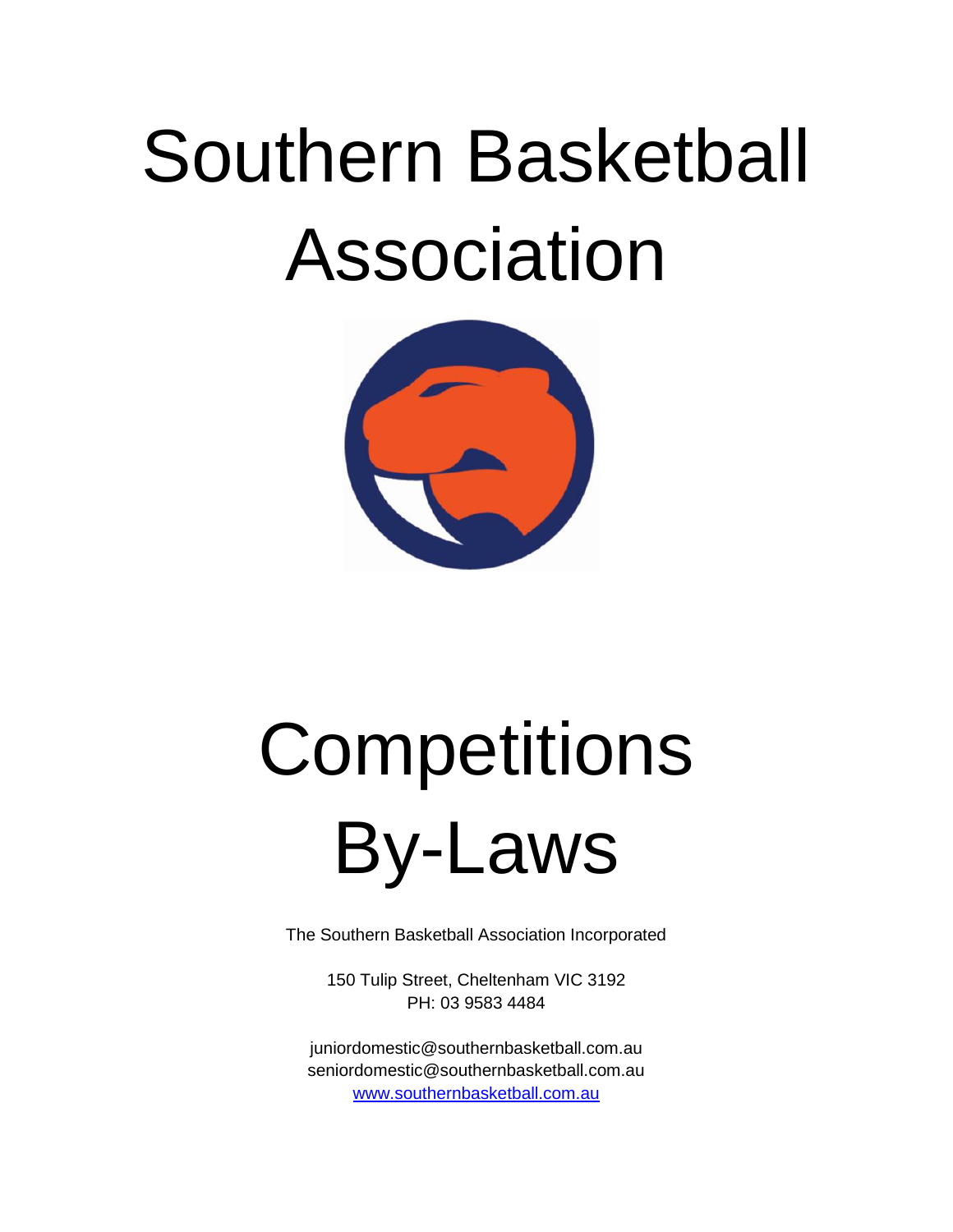# *TABLE OF CONTENTS*

# *Introductory Material*

*Definitions Variation Items Not Provided for Communication to the Association Team/Club Eligibility to Play Late Entries*

- 1. Age Limits
- 2. Grading
- 3. Restrictions on Representative Players
- 4. Playing Up/Second Game/Multiple Teams
- 5. Emergency/Fill in Player
- 6. New Player Registration
- 7. Clearance for a Junior Player
- 8. Timing
- 9. Commencement of Play
- 10. Scoring
- 11. Time Outs/Substitutions/Time in the Key
- 12. Balls and Ball Size
- 13. Injuries
- 14. Competition Points/Eligibility for Finals/Finals
- 15. Uniforms
- 16. Penalties
- 17. Disputes
- 18. Fall Back Rule/Man to Man Defense in Junior Competition
- 19. Free throws
- 20. Under 9 Competition
- 21. Mixed Competition
- 22. Team Conduct and Referee Conduct
- 23. Forfeits and Walkovers
- 24. Game Abandonments
- 25. Extreme Heat Policy
- 26. Care of Venue
- 27. Tribunal Attendance
- 28. Attachment two Eligibility for Fill in Player
- 29. Attachment three Head to Head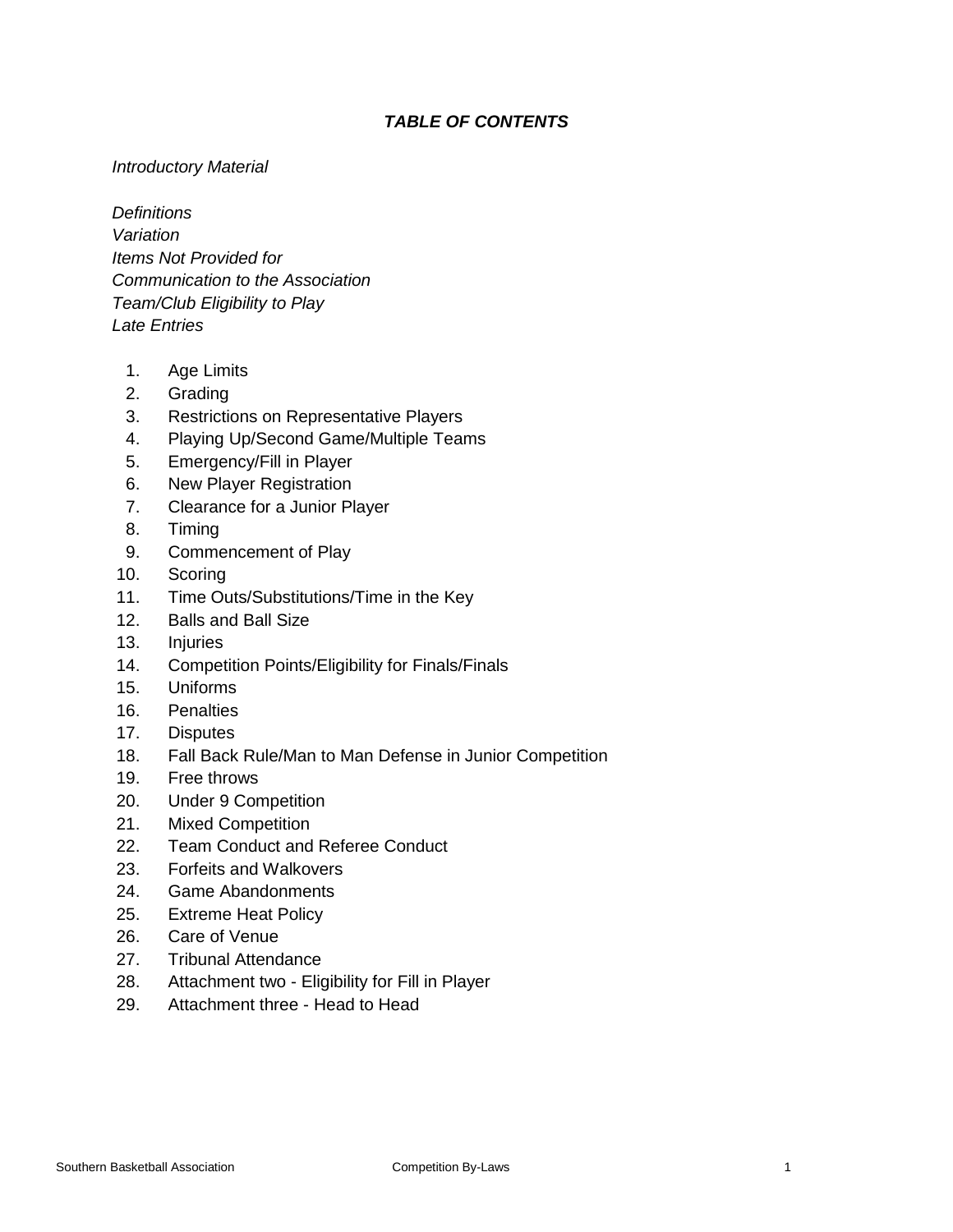The following By-Laws are to read in conjunction with FIBA rules and Basketball Victoria's interpretation. The By-Laws are effective from the commencement of the Domestic Winter Season 2019 and apply to all teams and clubs competing in competitions conducted by the Southern Basketball Association.

# **Definitions**

In these By-Laws: "SBA" Southern Basketball Association "Board" SBA Board of Directors "CEO" Chief Executive Officer of the Southern Basketball Association "Club" Club consisting more than 5 teams "Team" Individual team governed by a Club or SBA "Junior Domestic Competition" Competition from U9 through to U18 "Senior Domestic Competition" Open age competition and all competitions above U18. "Junior Player" means a player eligible to play in the junior competition "Representative Player" means a player currently playing in competitions administered by the Victorian Junior Basketball Competition [VJBL], Big V & NBL1 previously known as SEABL. "Senior Competition" means open age competition. "Scoring system" means method of collection of match scores and fouls, submitted to the competition administration. "Entity Team" means a team that is not a member of a Domestic Clubs registered at the SBA

"Year of birth Age Group" is the age group determined by year of birth from 1 January – 31 December of that calendar year

# **Variations**

The By-Laws may be amended by the Board as it seems fit in with the following provisions.

- 1. The Board may change these rules from time to time by:
	- a. Amending something in these rules
	- b. Deleting something in these rules or adding something to them
	- c. Revoking these rules and adopting new rules in their place
- 2. Notwithstanding (a), any club may request the Board to consider an amendment to these rules providing that such a request is made in writing, is accompanied by a supporting document which clearly states the grounds for the requested amendment.
- 3. These rules constitute a contract between each club, entity team and the SBA, accordingly each party is required to comply in all aspects with these rules

#### **Items Not Provided For**

Any matter not covered by the scope of these Rules, provided it comes within the objects of the Competition shall be dealt with by the Board.

# **Communication to the Association**

The Association requires that all junior teams communicate to the SBA via their Club delegate only. Communication from Entity teams to the SBA should be via the nominated Team Manager.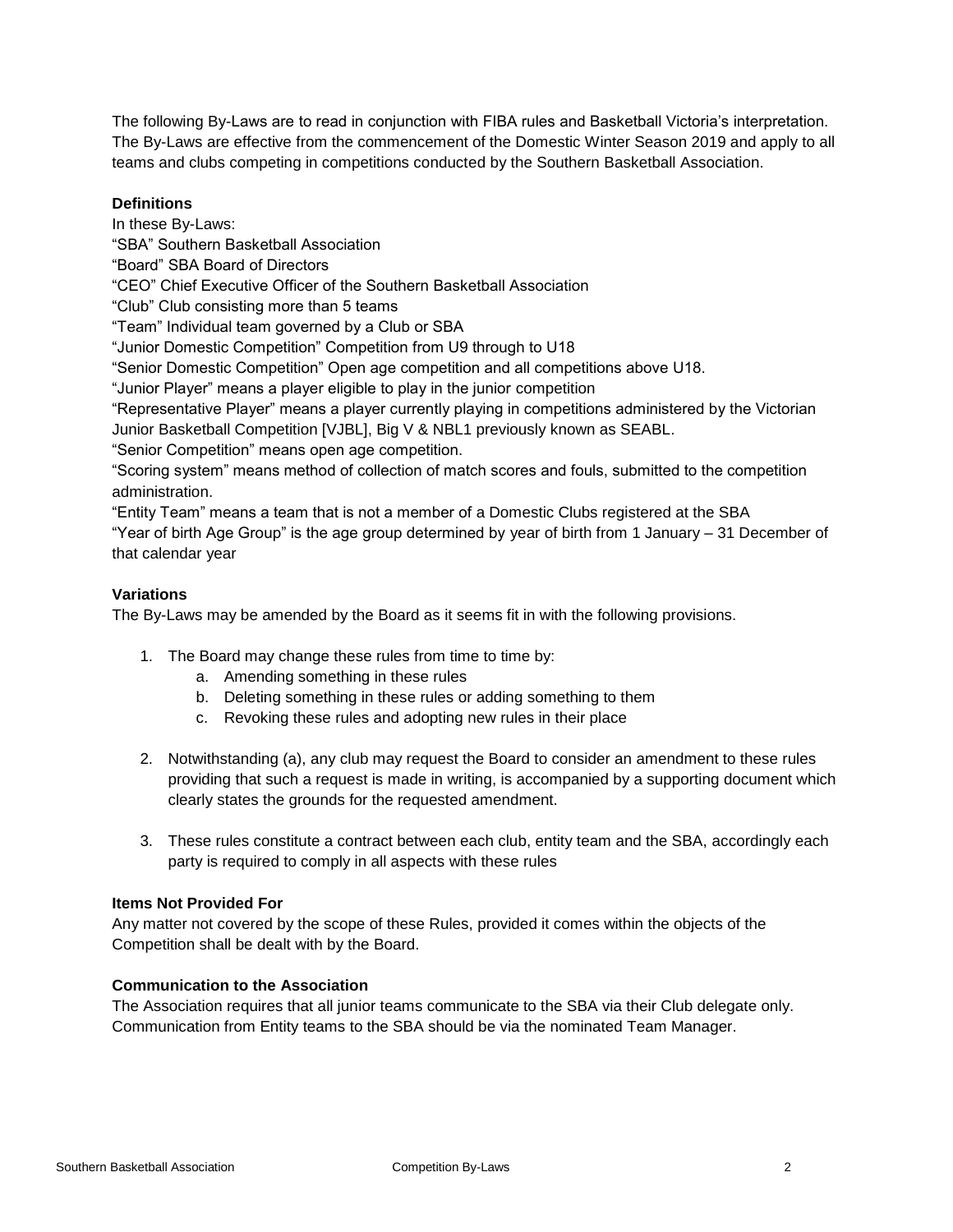# **Team/Club Eligible to Play**

A Club or individual team will not be eligible to register for a new season of competition until all outstanding payments have been made to the Association. All payments due must be made to the Association by 5.00pm the Friday prior to the closing of registrations for the new season. Should a team have registered for the new season with payments outstanding, the SBA reserves the right to withdraw the team from competition and hold any registration money paid until all outstanding payments have been made. The SBA also reserves the right to reinstate such registration once full payment has been made. No new teams are permitted to join the competition once the grading period has been completed unless an exemption has been granted by the CEO.

The SBA individual player registration fee will need to be paid when a player registers their details online for the coming season. The fee is payable by each player in the team for both Winter and Summer seasons separately.

#### **For Senior Teams**

To register for a new season the following payments must be made in full prior to registration:

- Prior Season's Registration
- Prior Season's scoresheet payments
- Prior Season's forfeit payments
- Prior Season's finals payments

#### **For Junior Clubs/Teams Invoice by Season**

To register for a new season the following payments must be made in full prior to registration: ‐

- Prior Season's Registration
- Prior Season's scoresheet payments
- Prior Season's forfeit payments incurred Prior Season's finals payments.
- Any other amounts outstanding and due from season[s] prior.

If full payment has not been made, then a Club/team is considered not eligible to register.

# **Team Entries**

#### *For Junior competition*

Applications by Clubs and Entity Teams to enter the junior competition are to be lodged online using the online system by the due date, as advised by the SBA. Details of the teams, age groups, grades and gender must be lodged with the system online by the due date. All junior team entries must have 7 players registered players.

# **For Senior Competition**

Applications by Clubs and Entity Teams to enter the Senior competition are to be lodged online using the online system by the due date, as advised by the SBA. Details of the teams, age groups, grades and gender must be lodged with the system online by the due date. All seniors team entries must have 7 players registered players.

The SBA is not bound to accept applications. It may reject applications in respect of individuals, teams or clubs or impose limitations on the number of teams or other conditions as it sees fit. Where applications for a team/teams are not accepted, the prescribed fees will be returned/cancelled/credited to the team account.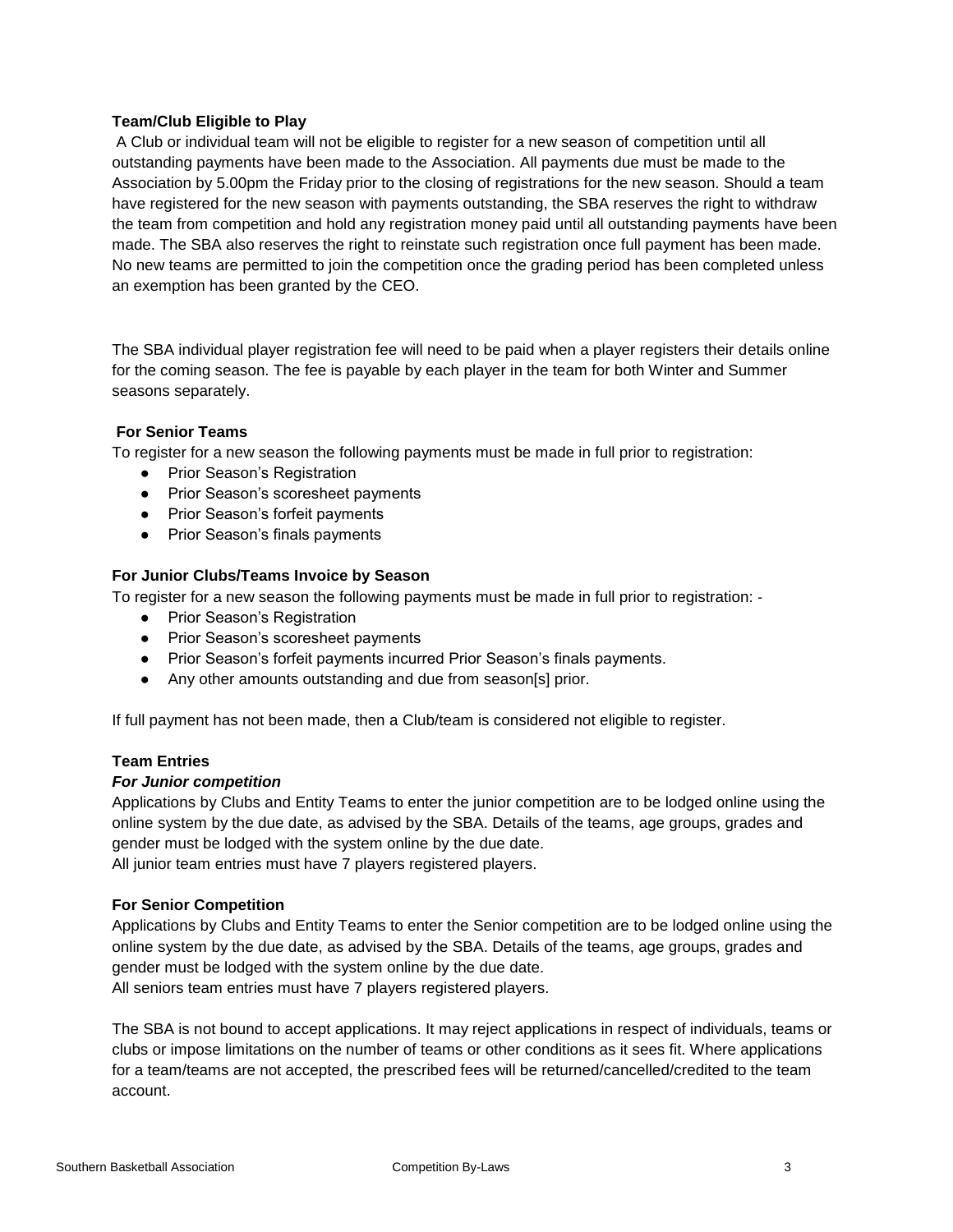Any team withdrawing after the fixtures have been created will incur a withdrawal penalty (refer Penalties 16).

# **Late Entries**

Late entries for Junior & Senior Competitions will only be accepted up until round three and those teams/clubs will be charged a late entry fee of \$50.00. Teams will only be accepted if there is capacity within the fixture to accommodate late entries.

# **1. Age Limits**

- 1.1. Age limits for competitions shall be specified by the Association.
- 1.2. For junior competition, the criteria for eligibility is as follows:
	- Summer and Winter Seasons a player must be under the age stated in the relative age group by the 31st December in the year of the completion of that season.
	- To be eligible to participate in Junior Domestic Competition players must have turned 7 years of age prior to the official commencement date of the season.
- 1.3. Over 35 Senior competition players must have already attained the age of 35 years from the date of the first round of the season to be eligible to play.
- 1.4. Proof of date of birth may be required for all competitions.

# 2. **Grading**

- 2.1. Once grading has commenced no players may change teams without prior approval from the SBA. Any request must be lodged by the Team Manager in writing to the CEO of the SBA.
- 2.2. Within each age group, the competition is divided into grades. Teams will be nominated into specific grades by their clubs/managers at the time of team entry. In conjunction with the Association, grading secretaries will evaluate all team entries and allocate teams to grades during the grading phase. Teams are graded based on their ability to compete in that grade.
- 2.3. Any team who qualified for the Grand Final in the previous season must be registered in a higher grade for the following season, unless they are entering in a higher age group.
- 2.4. Grades will usually range from A, B, C & D etc. with the most skilled teams placed in A grade and the least skilled in the lower grades to promote competitiveness.
- 2.5. Wherever possible, grades during the grading phase will consist of eight (8) teams of similar skill level, allowing those teams to play each other.
- 2.6. Grading of junior teams within each age group will be completed by the end of the fourth round in each season. Any later re‐grading must be approved by the SBA CEO.
- 2.7. Re‐grading of teams, both up and down, may occur at any stage of the season prior to the season's midpoint. Whilst it is hoped that most re‐grading occurs by round 4, it is recognised that re-grading may be necessary later.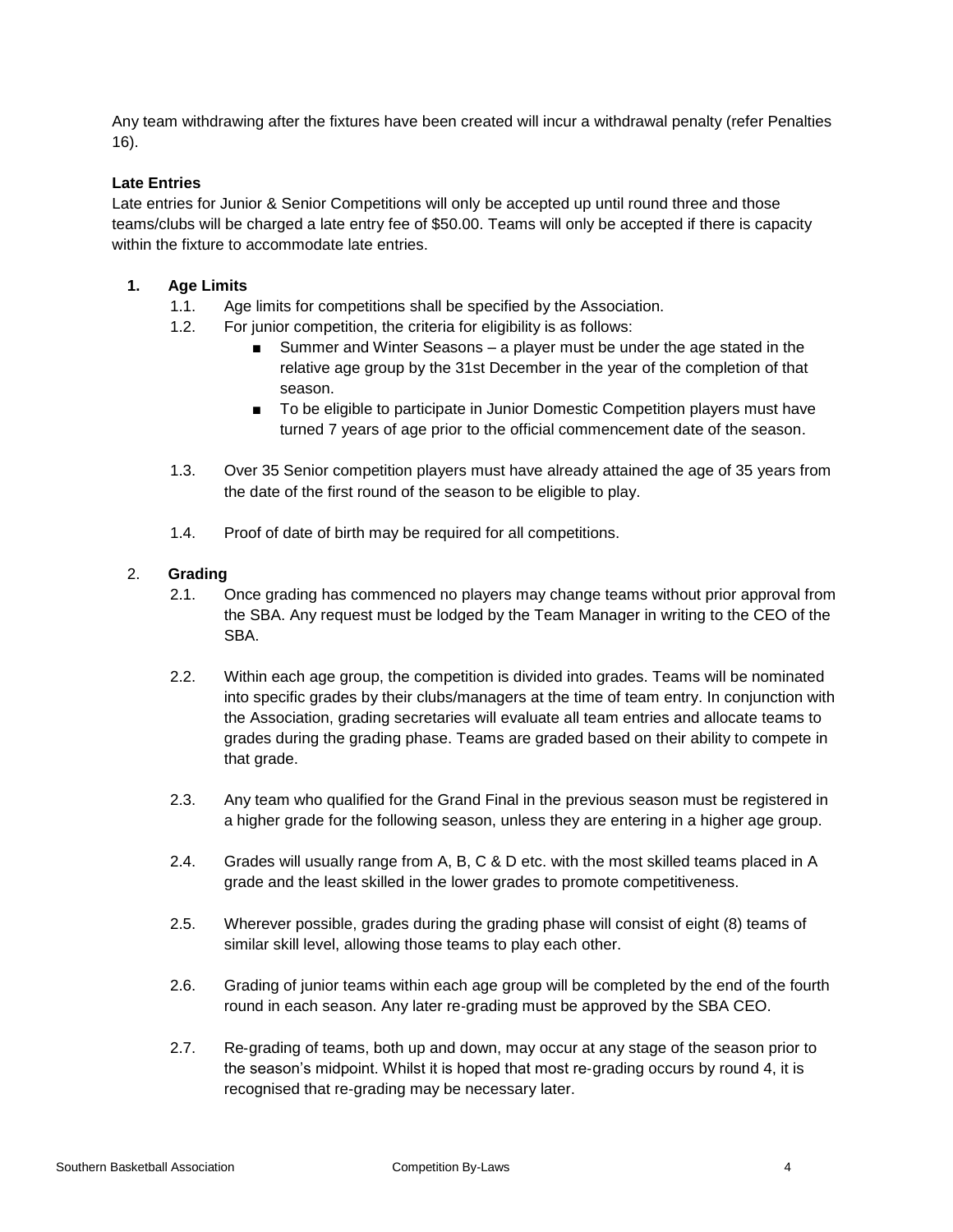- 2.8. Once Grading has concluded, all Teams revert to 0 points and 0 PP%.
- 2.9. Requests for teams to be moved to a different grade can be made in writing, but may only be approved by the SBA CEO.
- 2.10. Each player must play at least 3 grading games, Teams must notify the SBA if a player is injured or away and won't be able to play the required 3 grading games. If a player is joining the team after grading approval must be sought from the SBA.

#### **3. Restriction on Representative Players**

- 3.1. Whilst playing Representative Basketball it is important that all players show a commitment to the SBA domestic competition. All eligible junior players that play representative basketball for Sandringham Sabres must be registered with a domestic club prior to grading and play on a regular basis for that club in the SBA competition. At a minimum a representative player would play enough games during a season to enable that player to qualify for the domestic finals of that age group.
- 3.2. Any request for variation of this rule must be applied for in writing. An "Exemption Request" form is available from the SBA website [https://www.southernbasketball.com.au/wp-content/uploads/2018/09/Exemption-](https://www.southernbasketball.com.au/wp-content/uploads/2018/09/Exemption-Request-Form-Domestic-Teams.pdf)[Request-Form-Domestic-Teams.pdf](https://www.southernbasketball.com.au/wp-content/uploads/2018/09/Exemption-Request-Form-Domestic-Teams.pdf) This completed form must be returned electronically to the SBA CEO for consideration.
- 3.3. All players must continue to participate in the SBA competition until formally advised if the exemption has been approved. Players undertaking basketball at State Level or Australian Level, certain medical grounds with proper medical certificates & reports, would be some of the grounds that the exemptions would be considered. Training squads do not necessarily qualify for exemptions. These exemptions MUST be reapplied for each season. They are not based on approval or circumstances from any prior season.
- 3.4. Any player that misses participation in SBA competition scheduled games whilst representing their State in National Junior Championships, or representing Australia on official national duties at national camps or playing for Australia shall have those games missed due to participation, included in the calculations for finals eligibility. The player must have played a minimum of four (4) games for that club to be eligible to have the missed games included in the calculations for Domestic finals eligibility. Application in writing to the CEO at least 14 days prior to the start of the final's series stating the details of games missed must be included.
- 3.5. Any player that would qualify for exemption 3.4 must play at least 3 of the 4 grading games of the current season.
- 3.6. The following restrictions will be placed on representative players that participate in the junior domestic competitions.

The intentions of these restrictions are to:

- Better facilitate the participation of non-representative players into the domestic competition
- Spread the representative players across more domestic teams
- Make the competition more even.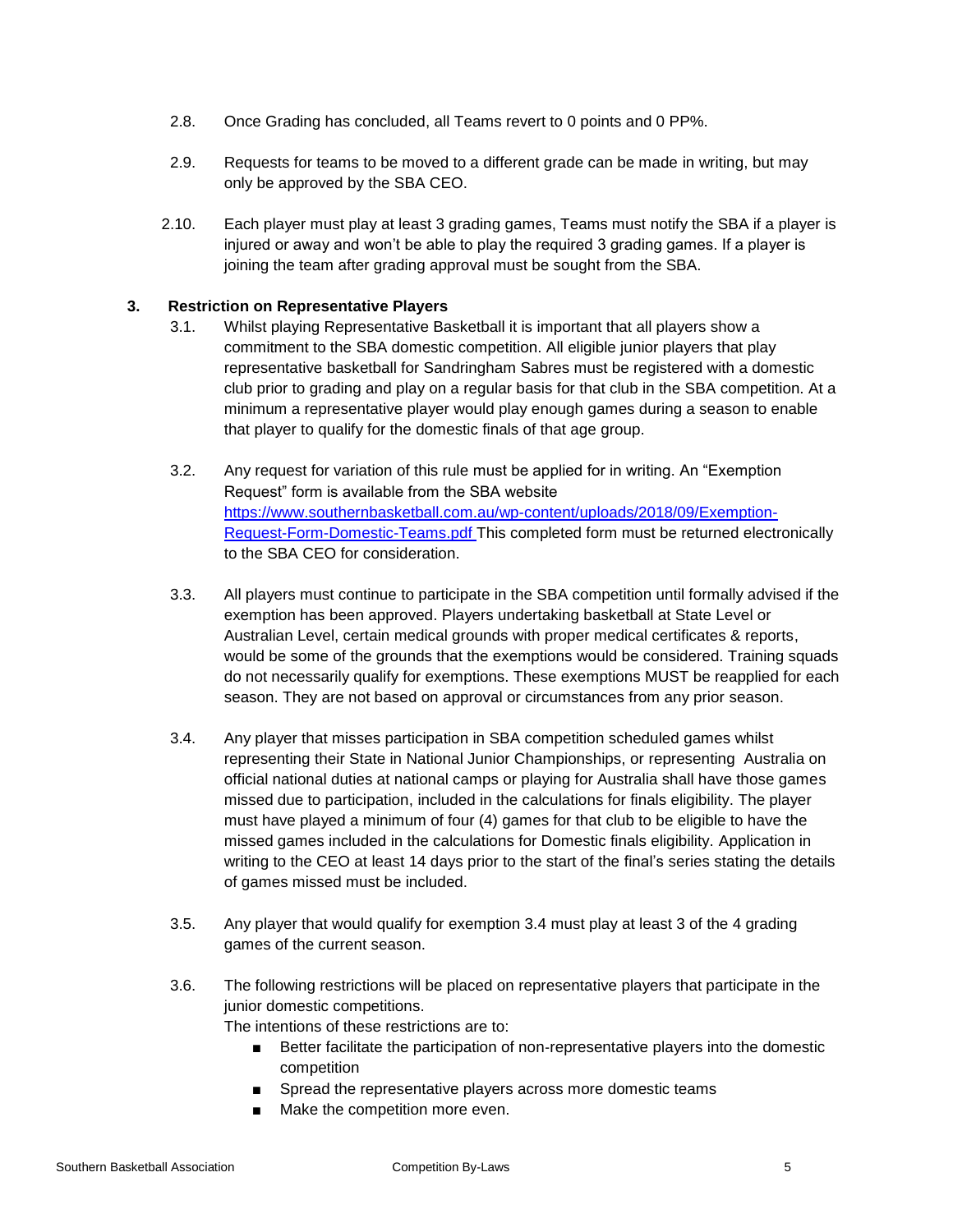- 3.7. The on-line registration form will require teams to declare all players that are currently playing representative basketball, the Association they play with, Team (e.g. McKinnon 14.1) and the competition division in which they play.
	- Examples of representative clubs locally are: Southern Peninsula 'Sharks', Mornington 'Breakers', Casey 'Cavaliers', Frankston 'Blues', Chelsea 'Gulls', Keysborough 'Cougars', Dandenong 'Rangers', McKinnon 'Cougars', Waverley 'Falcons', Melbourne 'Tigers' and Sandringham 'Sabres'.
	- Players will be assigned a 'points value' based on the team in which they play. The team's 'points value' will be the sum of all players points for that team.
- 3.8. Teams will be allocated a maximum 'points value' of:
	- 14 Points for competition
	- There are not to be more than 2 Representative players with a point value of 4 points per team.
	- All teams with current representative players must be entered in the A or B Grade competition.
	- Bottom age players moving up will carry their current points
	- For Summer Season points will be allocated from the previous season as representative teams are not finalised prior to the Summer season starting.
- 3.9. Points for Sabres players will be allocated as follows:
	- 1st Team (4 Points)
	- 2nd Team (3 Points)
	- 3rd Team (2 Points)
	- 4th and Below Teams (1 Point)
- 3.10. For representative Players from other Associations, their points will be based on the level at which they are playing at compared to the Sabres teams. If they are between levels of the Sabres teams, they will be allocated the points of the higher ranked team they are between.

#### **Example:**

Sabres first team is in Vic Championship A player is in the Melbourne Tigers second team who competes in Metro 1. Sabres second team competes in Metro 2 That player will be allocated 4 Points

A Player is in McKinnon first team who compete in Metro 2 Sabres second team competes in Metro 2 That player will be allocated 3 Points

3.11. All junior representative players must play in their year of birth age group. If a player chooses to play up an age group in a second team, they will carry full points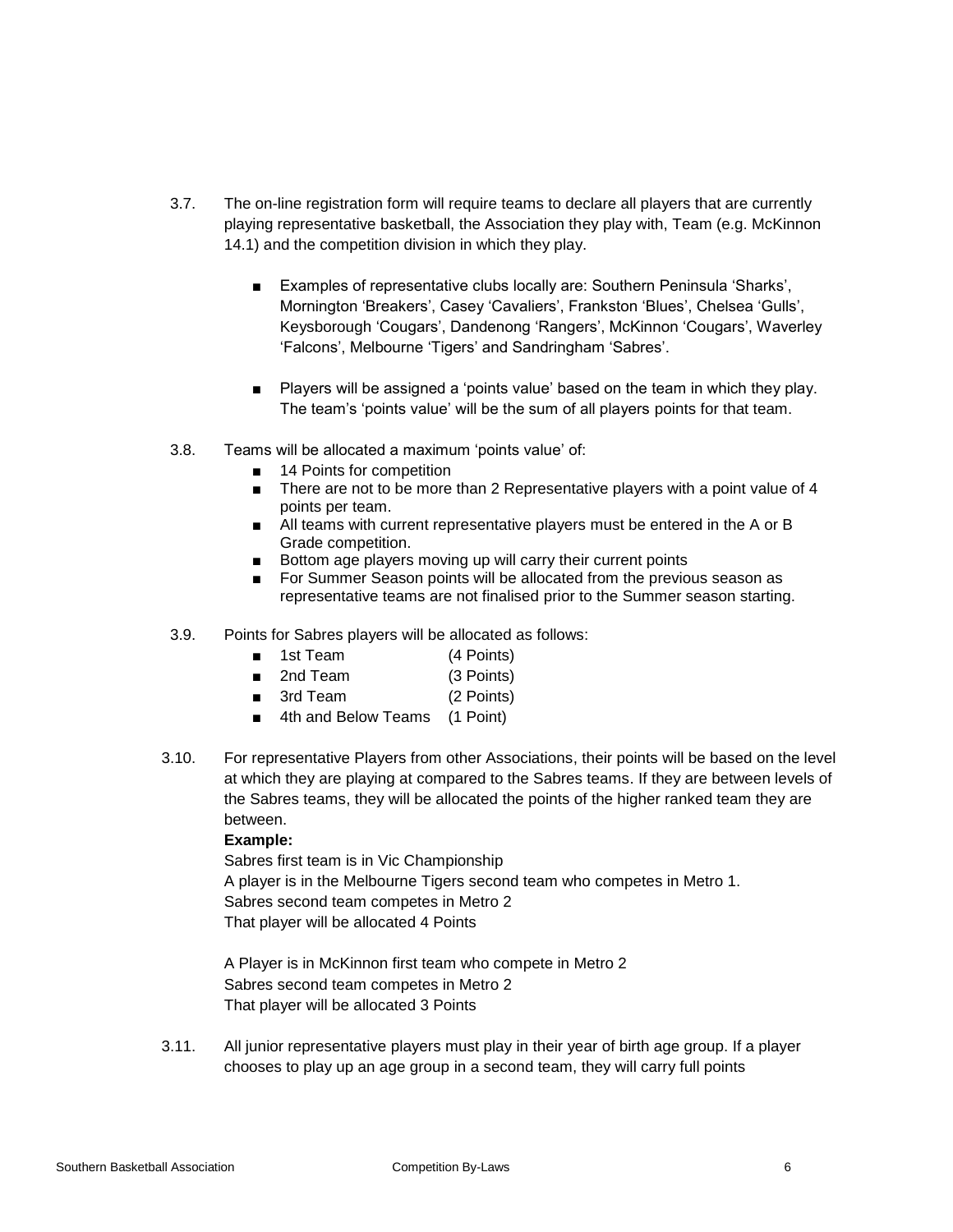- 3.12. For representative players who voluntarily exit Representative basketball but who continue to play in junior competitions, that player will carry their points for the following two seasons.
- 3.13. For Representative players who have been cut from the SBA representative program, their points will only be allocated for the remainder of the current season they are playing in.
- 3.14. SBA reserves the right to pre-allocate new representative players and emergency players points
- 3.15. Any request for exemptions or variations to these rules must be made in writing to the SBA CEO using the Exemption Request Form [https://www.southernbasketball.com.au/wp-content/uploads/2018/09/Exemption-](https://www.southernbasketball.com.au/wp-content/uploads/2018/09/Exemption-Request-Form-Domestic-Teams.pdf)[Request-Form-Domestic-Teams.pdf](https://www.southernbasketball.com.au/wp-content/uploads/2018/09/Exemption-Request-Form-Domestic-Teams.pdf)

# **4. Playing Up/Second Game/Multiple Teams**

- 4.1. A junior representative player must play in the designated year of birth age group before playing in a higher age group. Any exemptions must be submitted for approval by the SBA CEO using the exemption form from [https://www.southernbasketball.com.au/wp](https://www.southernbasketball.com.au/wp-content/uploads/2018/09/Exemption-Request-Form-Domestic-Teams.pdf)[content/uploads/2018/09/Exemption-Request-Form-Domestic-Teams.pdf](https://www.southernbasketball.com.au/wp-content/uploads/2018/09/Exemption-Request-Form-Domestic-Teams.pdf) accompanied by any other supporting documentation.
- 4.2. Any player who is eligible to play in the junior domestic competition may play in no more than one age group above their current age competition. **Example:**

A Player eligible in U14 can only play up to U16 competition. That player **cannot** play in the U18 competition.

- 4.3. No junior player may play more than two (2) junior domestic competition games in any one week except where By-Law 5 applies.
- 4.4. An eligible junior player over the age of 16 years wishing to play in the senior domestic competition must apply to the SBA and their parents or guardians must complete any required forms: [https://www.southernbasketball.com.au/wp](https://www.southernbasketball.com.au/wp-content/uploads/2019/07/SBA-Junior-playing-in-senior.pdf)[content/uploads/2019/07/SBA-Junior-playing-in-senior.pdf](https://www.southernbasketball.com.au/wp-content/uploads/2019/07/SBA-Junior-playing-in-senior.pdf)
- 4.5. The Player cannot commence playing in the senior domestic competition until they have been given written approval from the SBA
- 4.6. Anyone 15 years or under cannot play in the senior domestic competition

# **5. Emergency / Fill in Player**

From time to time a team may be required to use a fill in player so a team can take the court.

Please refer to section 28 for fill in player eligibility

5.1. The emergency player clause can only be implemented if a team has less than 5 players eligible to play that game.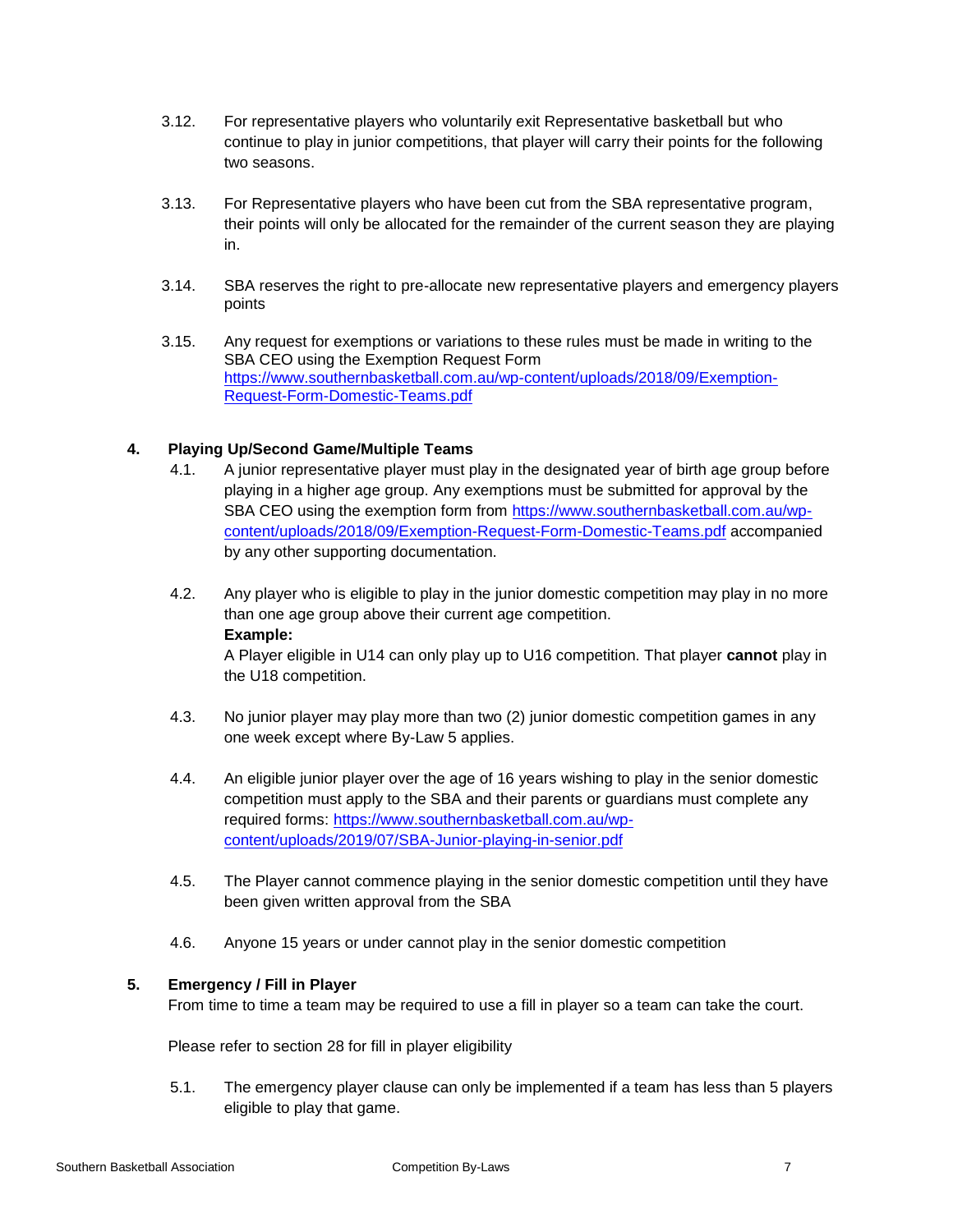- 5.2. Should a 6th player registered with that team enter the court, the emergency player will then be substituted off the court for the rest of the game.
- 5.3. All emergency players must be registered with the SBA prior to taking the court and can be from any club/entity team.
- 5.4. The fill in player clause can only be implemented if a team has less than 6 players eligible to play that game.
- 5.5. A fill in player must be registered with the same club.
- 5.6. A Junior fill in player may play up to (3) games a season in a higher grader of the same age group in a junior competition. Once the player plays a fourth game in a higher grade, they are no longer eligible player in the lower grade. Junior players are not permitted to play in a grade lower than the team they have registered to play in.
- 5.7. A fill in player may play for a team as long as the addition of the said player does not exceeds the total representative points allocation for that team. (14 points)
- 5.8. A fill in player's representative points may not take the place of an existing players points if the existing player is not playing - the existing player's points are in place for the season regardless of if they play or not. The exception to this rule is if the existing representative player has a long term injury.

In this case the team may apply to replace that player with another representative player providing that proof of the injury is supplied to the club and on the understanding that the injured player may not return to the team for the remainder of the season. The new players points cannot exceed the team limit. A junior player may not play in a lower grade if they are already playing in a higher grade.

# **6. Late Player Registration**

6.1. A late player registration may be added to the list of players' registered for a team after the commencement of each season. Before that players first game with the team, their club will need to register their details online. The player's name will automatically be added to the scoring system.

**Note:** If a player is joining after grading season, written approval must be granted by the SBA CEO

6.2. A player must not take the court and play under another players name. A forfeit will be issued to any team that breaches this rule.

# **7. Clearance for Junior Players**

- 7.1. A clearance is required for all junior players to change from one club to another club.
- 7.2. Any Junior player transferring from one Club to another is required to complete and lodge the prescribed Transfer Request. All clearances must be finalised prior to the commencement of the Grading Period.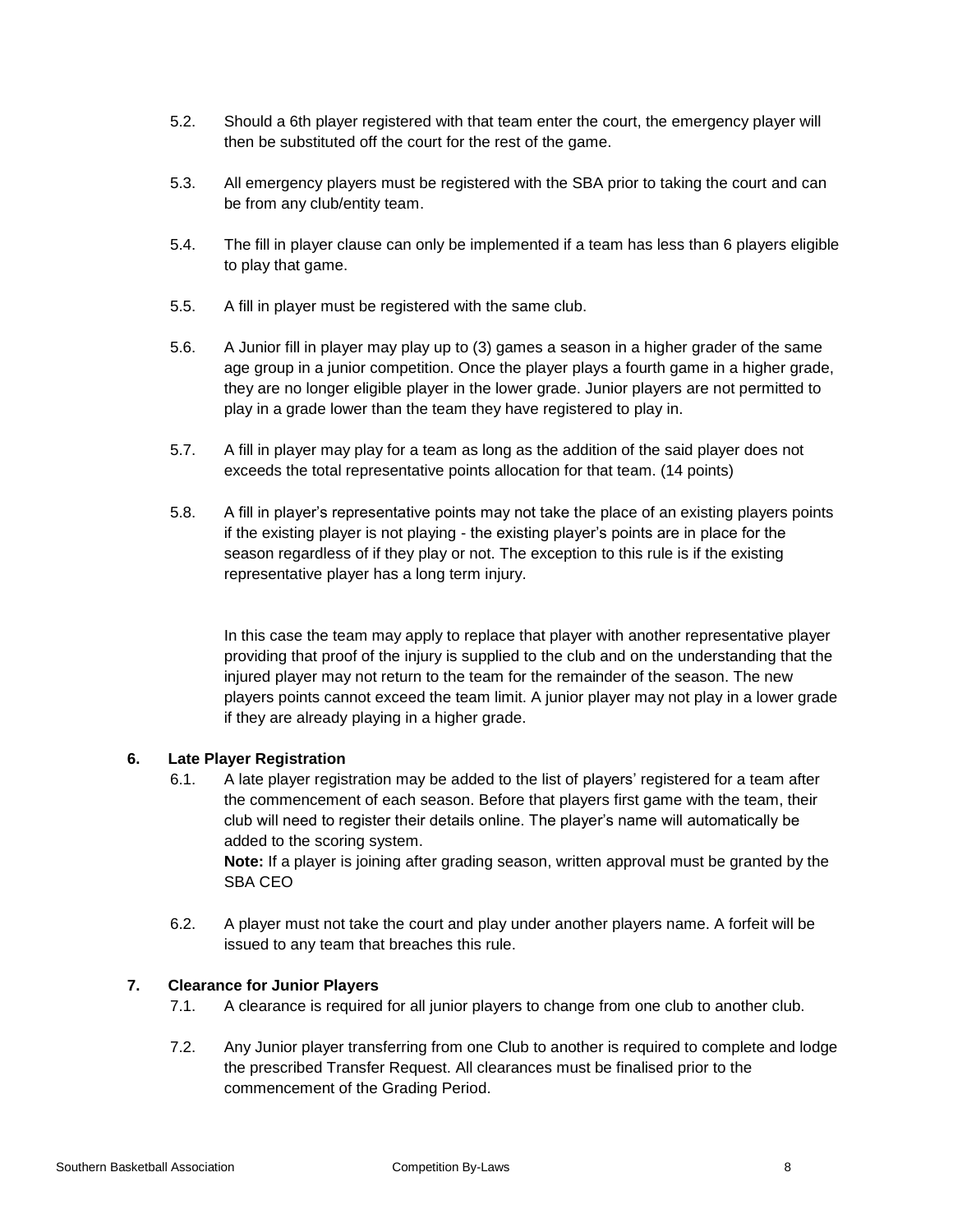- 7.3. Clearance requests lodged during or after the grading period must have approval from both club and the CEO.
- 7.4. If a representative player leaves the domestic team within the grading period, then the team may seek approval from CEO to have that player replaced with another representative player but only if the points limit is not exceeded.
- 7.5. A forfeit will be applied to any junior team who allows a player to play without first obtaining a clearance under By-Law 7.2
- 7.6. A club may refuse a clearance for a player if they are nonfinancial or has not returned club owned property. There are no other grounds for refusal to clear a player. The current club has 10 business days to action the application for the clearance in writing, If no action has been taken within the 10 business days, the clearance will be automatic.

# **8. Timing**

- 8.1. The game will consist of two halves of twenty minutes (unless Heat Policy is invoked).
- 8.2. Half time break is two minutes for all junior competition and one minute for seniors.
- 8.3. If, after ten minutes has elapsed from the scheduled start of the game, a team fails to take the court, the other team is awarded a win by forfeit and a '20-0 walkover' is applied.

# **9. Commencement of Play**

- 9.1. Each team must have a minimum of four players on the court at the commencement of play.
- 9.2. For Mixed Competition, a minimum of four players are required at the commencement of play with no more than three players of any one gender on the court at any time. (Clause 21.1)

# **10. Scoring**

- 10.1. Each team is responsible for correctly entering players and their correct numbers into the scoring system prior to the commencement of the game.
- 10.2. Each team must provide one competent scorer of the age of 14 years or above prior to commencement of play. A team without a scorer will incur a 10-point penalty, this will be applied no later than half time. Alternatively, the team can sit one of their players off to score, playing with four players

on the court in order to avoid the 10-point penalty. This player can be substituted, the player who takes their place then becomes the scorer.

- 10.3. Referees MUST not score and MUST apply any penalties for breaching this clause
- 10.4. Scoring queries must be raised with the referee during play by either Coach or Team Manager (for Junior Competition) or Team Captain (for Seniors)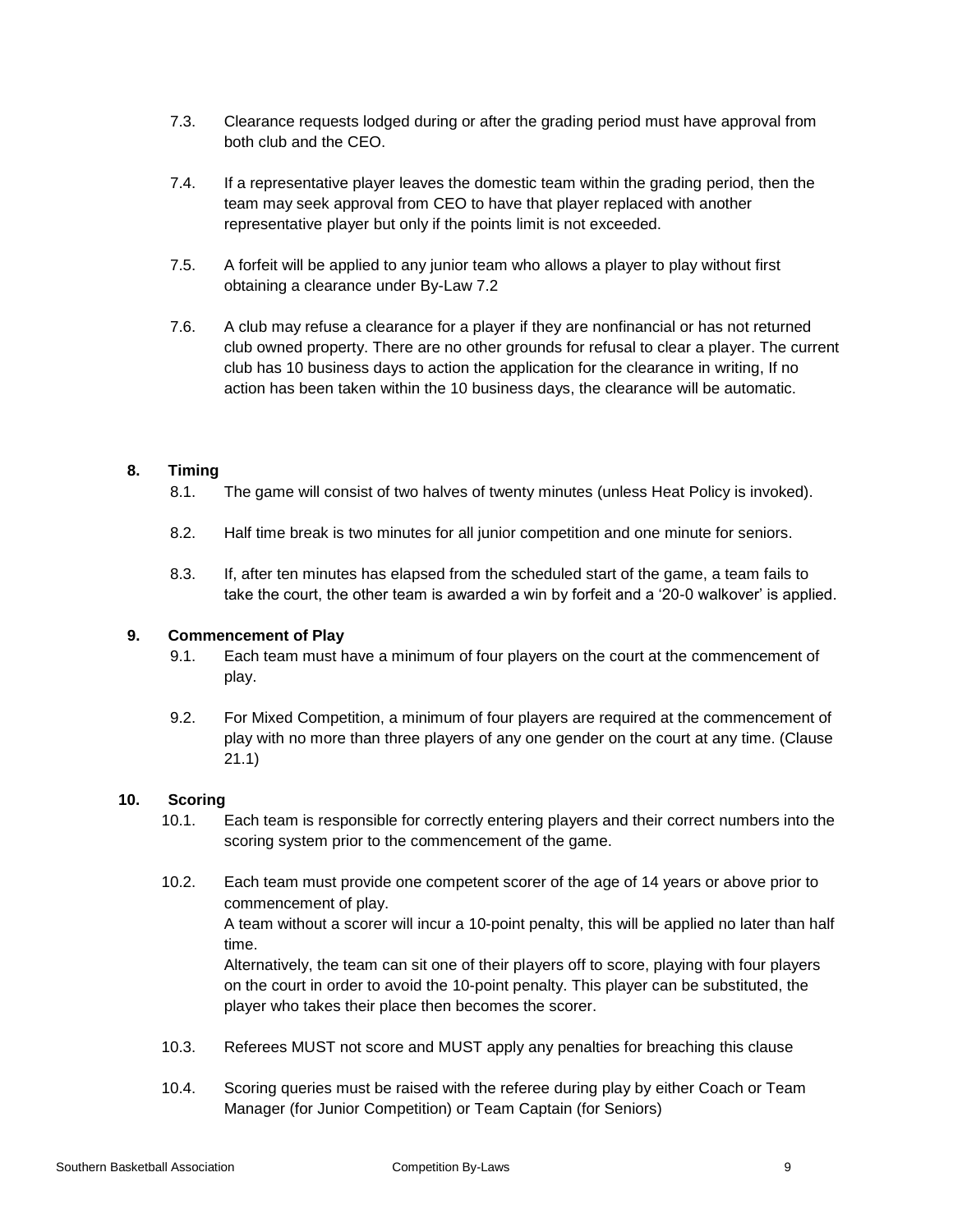- 10.5. If there is any conflict between the score on the scoreboard and the scoring system, the scoring system will take precedence.
- 10.6. During the game a scorer is recognized as a game official and must act impartially. Referees reserve the right to remove any scorer from the score bench and have them replaced by another scorer.
- 10.7. Scorers and referees may not leave the score bench until the final score is checked, agreed upon and finalised in the Scoring System.

#### **11. Time outs/Substitutions/Time in the Key**

- 11.1. Each team may have two timeouts per half, each of one-minute duration. The game clock does not stop during these time outs.
- 11.2. For all competitions a timeout is NOT allowed in the last 3 minutes of each half.
- 11.3. For all competition's substitutions must be completed by the last 2 minutes of each half. This does not apply for an injured player or a player that has (5) personal fouls.
- 11.4. Restrictions for time in the key is as follows Under 12s and below Five Seconds Under 14s and above Three Seconds
- 11.5. In senior competition, if the score is within ten points during the last three minutes of the second half, the clock will stop for time outs and fouls only.
- 11.6. In Semi Finals the clock will stop in the last three minutes only of the second half for substitutions, fouls, foul shots and time outs for all competitions.
- 11.7. In Grand Finals the clock will stop for all time outs and during the last three minutes of the second half for substitutions, fouls, foul shots and time outs for all competitions.

#### **12. Ball Sizes**

- 12.1. For all Junior Domestic competitions, NO balls are to be brought into the stadium at any time. Two balls will be provided for warm up for each court by the referees which must be returned to the referees. The clock will run but the game will not commence until this has occurred.
- 12.2. Ball sizes for each competition as follows.
	- Size 5 U9 & Modified
	- Size 6 Boys Under 10, 12, 14
		- Girls Under 10 Senior Women's
	- Size 7 Boys Under 16 Senior Men's

#### **13. Injuries**

13.1. A bleeding player must leave the court immediately and may not resume playing until the bleeding has stopped. Blood must be removed from the player and uniform before the player can resume playing. A blood kit is stored in the referee's room during competition.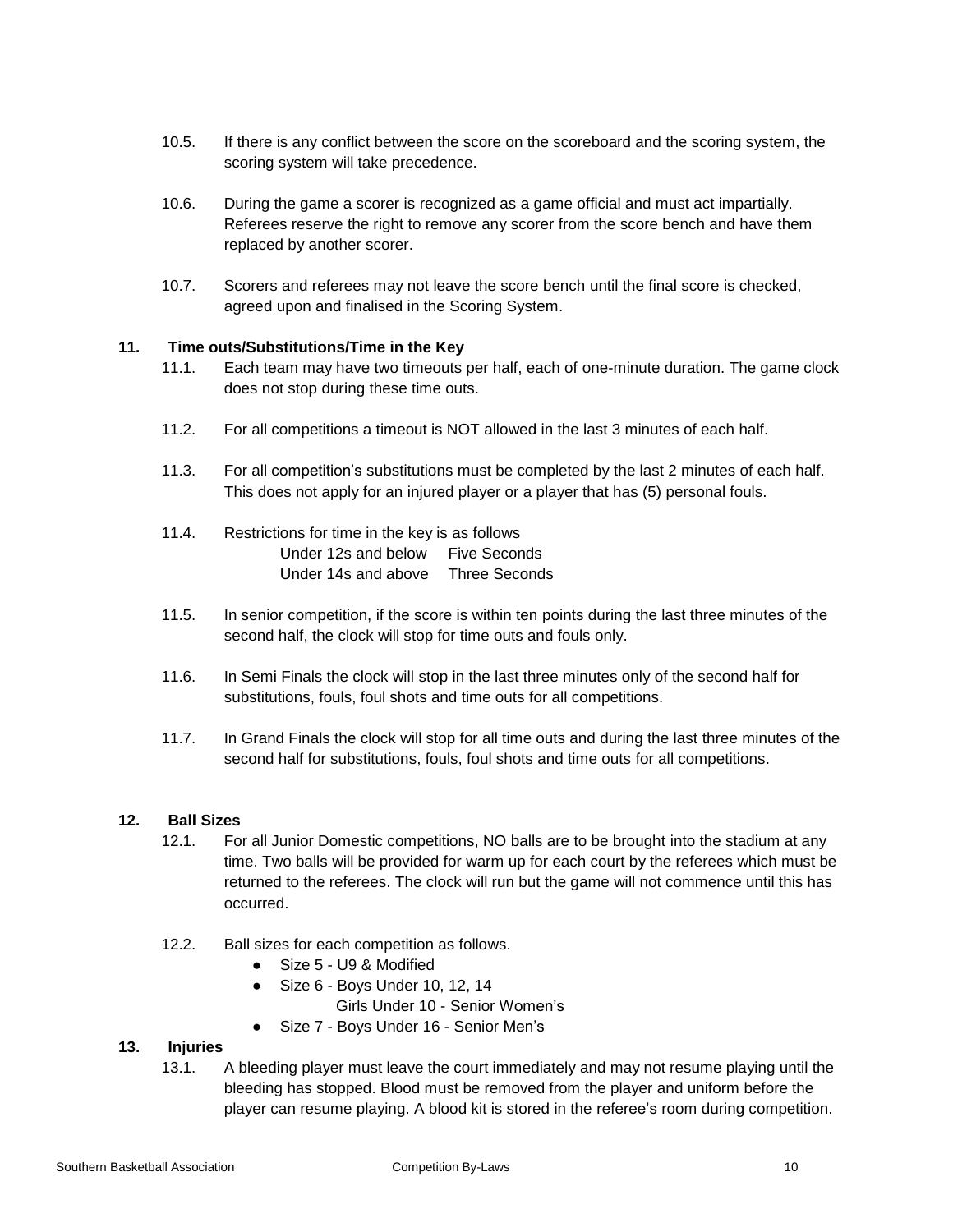The blood kit should be used with dealing with spilt blood on the floor, benches and equipment. Blood kit should only be used by the referees or referee supervisor. **NOTE:** Play cannot commence until any blood spills have been cleaned,

- 13.2. Each team is responsible for attending to their own injured player, coach and spectator. If an ambulance is required, either the player or team representative must accept responsibility for payment of ambulance fee.
- 13.3. All fingernails must be trimmed to avoid injury to other players. Tape or appropriate gloves may be used instead of cutting nails. Spot checks can be called at any time by the referees and players not in compliance may be asked to leave the court.
- 13.4. Any gloves or other soft material products worn by players must be fixed to the players skin. e.g. taped or elastic. The referees have the right to request any player to remove items which they have deemed an injury risk to the player or other players on the court.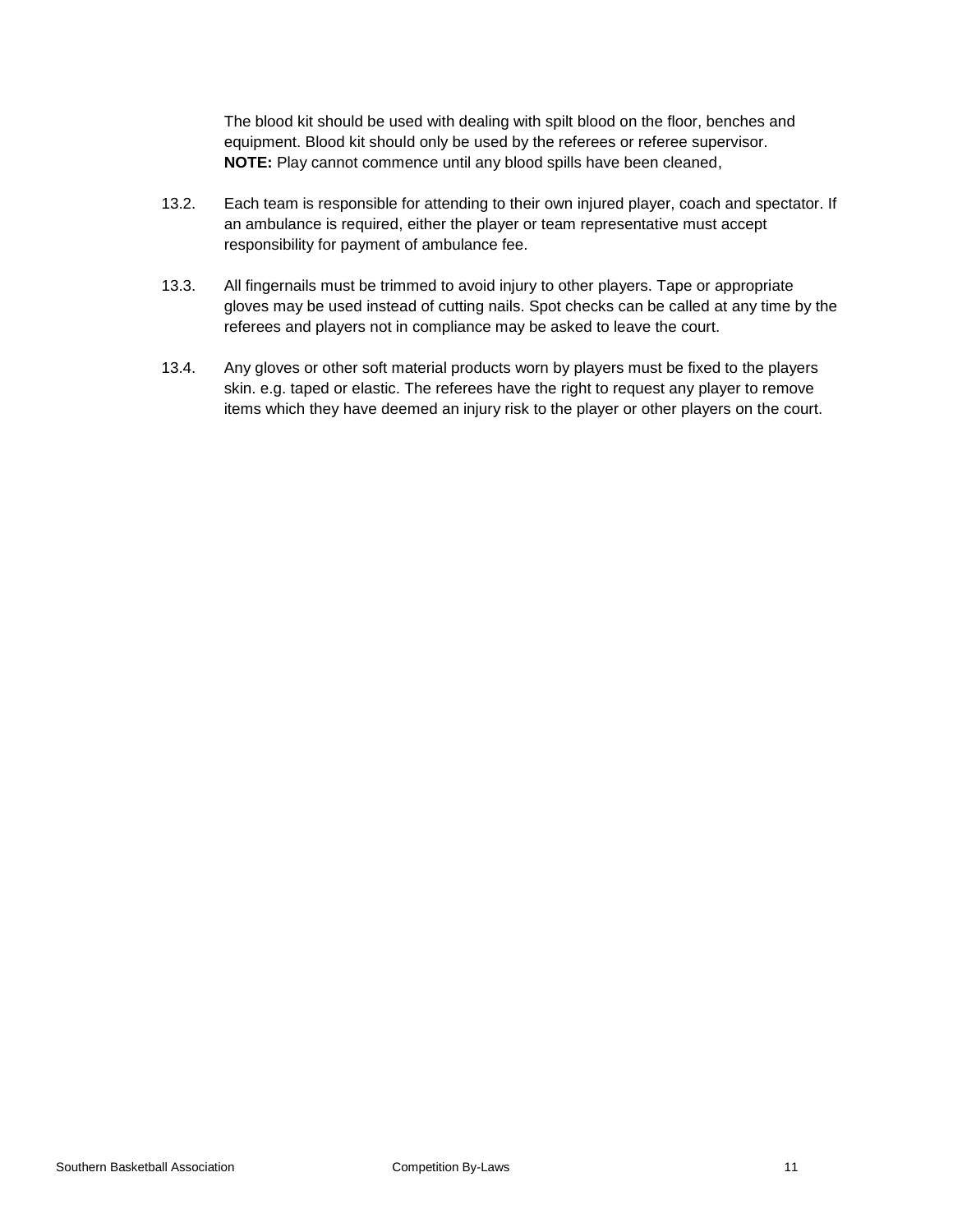# **14. Competition Points/Eligibility for finals/Finals**

- 14.1. Competition points are awarded as follows:
	- Win 3 Points
	- Draw 2 Points
	- Loss 1 Point
	- Bye 0 Points
	- Forfeit 0 Points (forfeit received team will receive 3 Points)
- 14.2. Ladder Positions will be determined by points percentage (PP%). The PP% is calculated by the points a team has been awarded, divided by the games played.

**Example:** A team has played 10 Games, Won 7 and lost 3.

**Equation**  $(7x3$  Points) +  $(3x1$  Point) = 24 Points 24 Points divided by 10 Games = 2.4 PP%

Where teams finish level on points ratio at the end of the season, ladder positions will be determined by head to head results. If teams are still level, after head to head positions will be determined by percentage. Head to head is determined by win/loss. If the teams have only played each other once the team that won will progress. If they have played each other more than once whoever has won the most games out of these games will progress. If they have equal wins/loss the total winning margins will be added up and the team with the highest winning margin will progress.

The online system (Ladders) do not have the facility to calculate head to head positions, this will be manually entered by the SBA during the week entering finals.

- 14.3. A team with insufficient qualified players to compete in the final's series will forfeit its place.
- 14.4. A player must play in seven (7) of the fixtured games for the season to be eligible to play finals. Byes do not count as games played. In exceptional circumstances a player may be granted dispensation from this By-Law. Dispensation can be sought by applying in writing to the CEO detailing reason/s why dispensation should be granted at least 10 days prior to the final's series commencing.
- 14.5. Medical Certificates may be accepted as evidence of injury/illness and can be used to support an exemption for a player from the usual qualification criteria. Medical certificates must be submitted to the Association within 10 days of the diagnosis and are accepted up to and including the last round of competition; grading games do not count.

For the female players, pregnancy is deemed to be an exemption on medical grounds provided a doctor's certificate is submitted. A pregnant player would require a medical certificate to play in finals.

14.6. When a team has received a forfeit, this will count as a game played to qualify for the finals.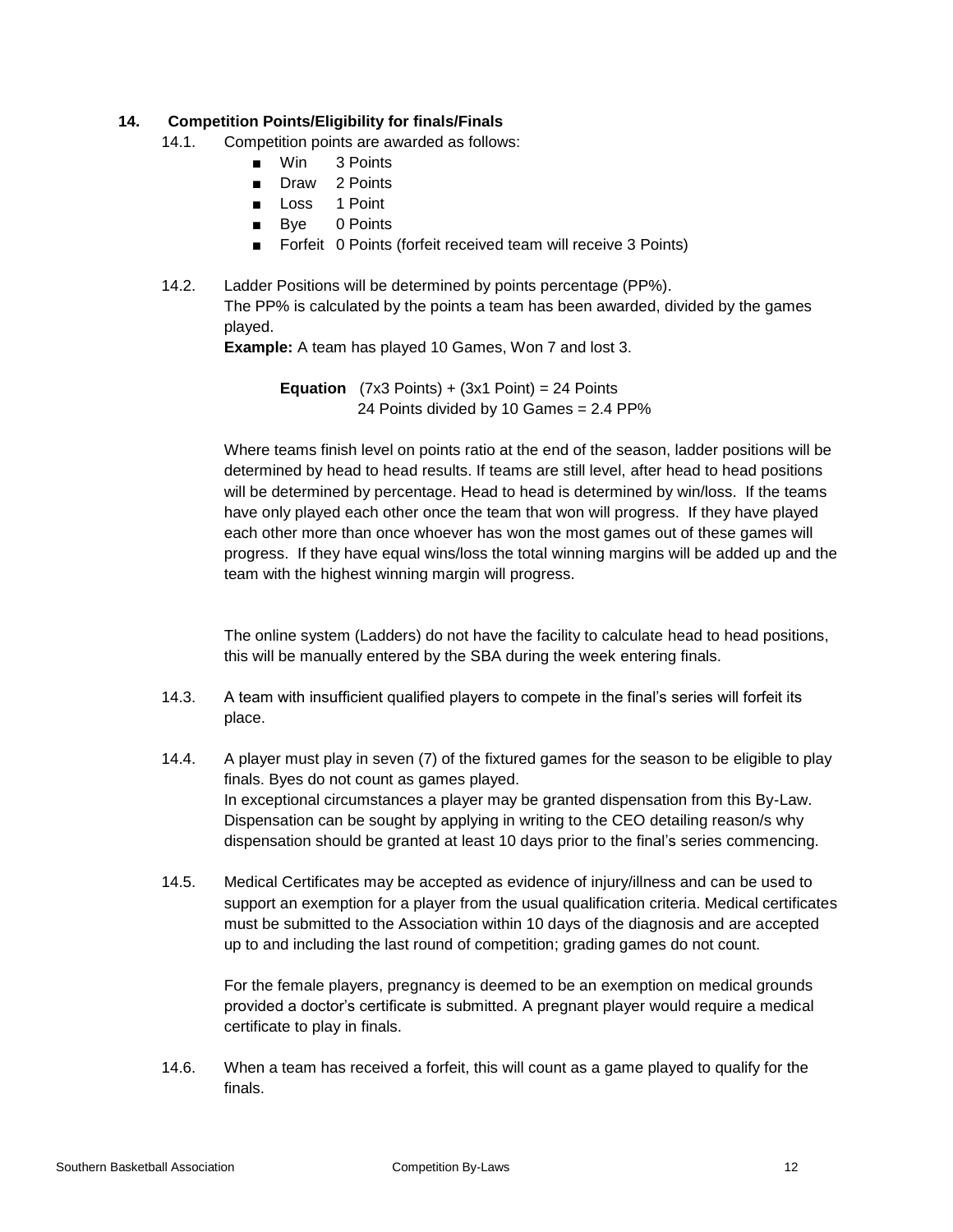14.7. If a team forfeits a semi-final, then all teams will be pushed up a position. **Example** If team B forfeits their semifinal.

| <b>Original Placings</b> | New Placings for finals |
|--------------------------|-------------------------|
| 1st. Team A              | 1st. Team A             |
| 2nd. Team B              | 2nd. Team C             |
| 3rd. Team C              | 3rd. Team D             |
| 4th. Team D              | 4th Team E              |
| 5th. Team E              |                         |

14.8. The finals format:

First Semi Final 1 v 4 Second Semi Final 2 v 3 Winners progress to the Grand Final

If the Grades are combined (Example A/A reserve) Third Semi Final 5 v 8 Fourth Semi Final 6 v 7 Winners play for the "Reserve" Grand Final

14.9. Players entered into the Daytime Ladies competition and the Over 35's competitions will be required to have played five (5) games to qualify for finals

# **15. Uniform**

- 15.1. Team singlets and shorts must be of a consistent colour, design and style. Team colours must have written approval by the CEO. The 'Uniform Request Form' is located on the website; https://www.southernbasketball.com.au/about-sba/policies-forms/
- 15.2. Each Singlet must have a number on both the front and the back. Teams shall use the numbers 0 and 00 and from 1 to 99.
- 15.3. Singlet numbers must be printed or sewn. Taped or written numbers are not permitted.
- 15.4. Compression or performance tights are the only garments allowed to be worn under teams' uniforms. They shall be black in color. No other clothing allowed without the written approval from the CEO
- 15.5. There will be no penalties imposed for incorrect uniform until the end of grading phase.
- 15.6. If there is a clash of team colours, the first team listed on the scoring system must wear a different colour uniform or a distinguishing colored bib for that game.
- 15.7. To minimize the risk of injury, pockets, zips or buckles in shorts are not permitted.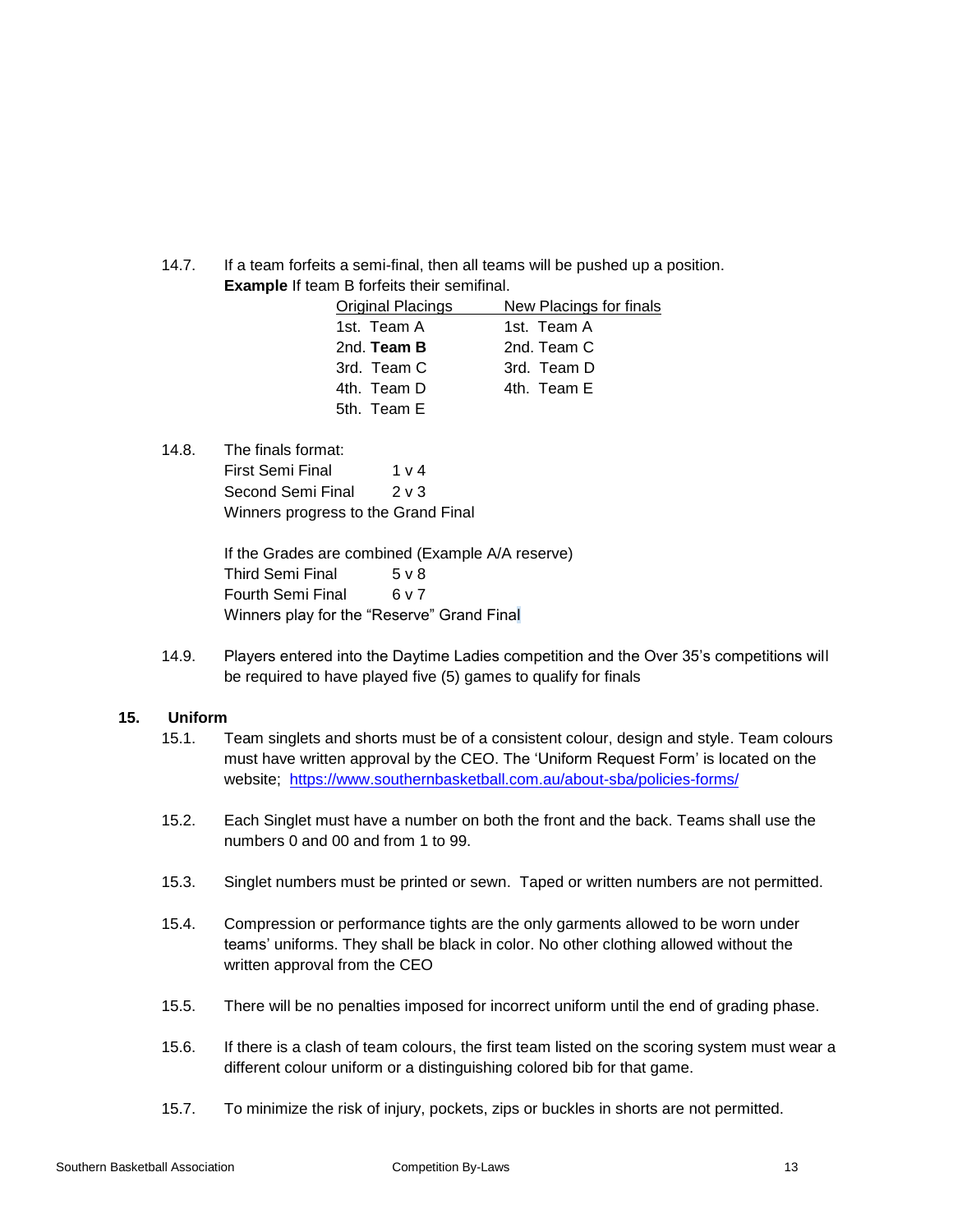- 15.8. The SBA recognizes that in circumstances where religious and cultural beliefs conflict with the standard dress code, modification to that dress code may be required.
- 15.9. Headscarves are permitted to be worn, as long they do not pose a threat of injury. This includes head scarves or other fabric articles worn for religious purposes held in place by bobby pins or snap clips. It is recommended that the colours of head scarves or other garments should resemble the registered colours of the team the player is representing.

#### **16. Penalties**

Penalties may be imposed by the Association upon individual players, teams, members of clubs or game officials. Penalties may be in the form of fines, loss of premiership points, suspensions or disqualification from fixtures, or any other penalty deemed appropriate. All penalties will be notified in writing by the Association.

- 16.1. For late starts, a penalty of two (2) points per minute or part thereof will be applied against the team responsible for the late start. If a team cannot take the court after ten (10) minutes have elapsed, then By-Law 8.3 applies
- 16.2. For incorrect uniform, a penalty for 5 points per player in both Junior and Senior competitions will apply against that team. This is not applicable for grading games.
- 16.3. Penalty points must be applied before the start of the second half. Should a player in incorrect uniform take the court after half time, penalties will be applied at that time.
- 16.4. Penalties are fixed and referees must apply these penalties.
- 16.5. For a walkover a team fine of \$150 for both senior and juniors is payable to the SBA. The fine must be paid within seven (7) days of receipt of invoice. A late fee of \$50 will be applied to late payments.
- 16.6. The walkover fine will be waived if seven (7) days prior notice is given to the Association that the game is to be forfeited.
- 16.7. All players must have their details entered into the scoring system. Any player failing to do this will result in the team forfeiting that game.
- 16.8. A team withdrawing from the competition will incur a withdrawal fee of \$100 for both juniors and seniors. Individual players or a withdrawing team are not eligible to play in any affiliated competition until payment of the withdrawal fee has been made. Should extenuating circumstances arise, any request for consideration must be made in writing to the CEO.

#### **17. Disputes**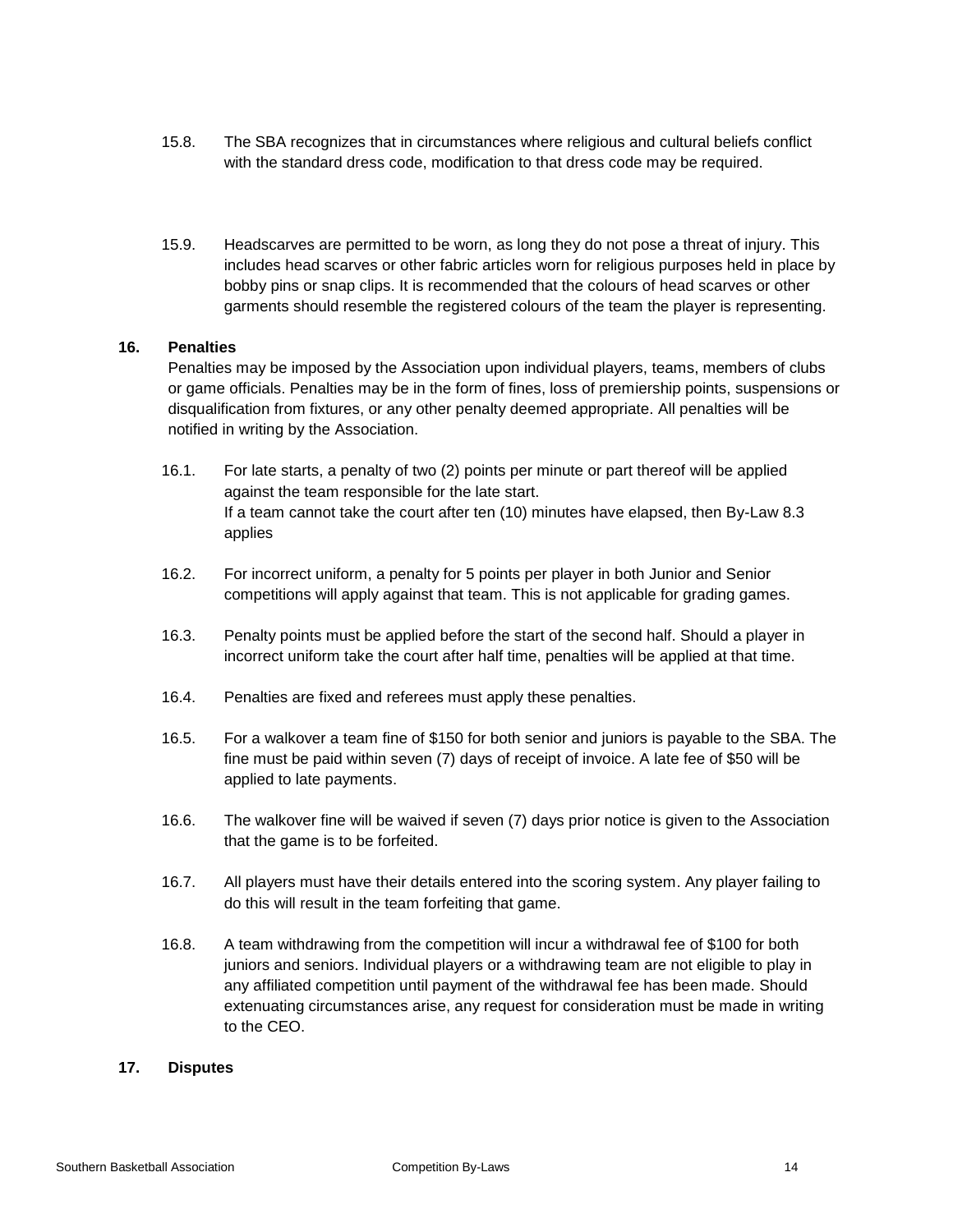Disputes regarding the interpretation and application of these By-Laws or any other disputes may be raised in writing to the CEO. All disputes for Junior competition must be made through your club representative.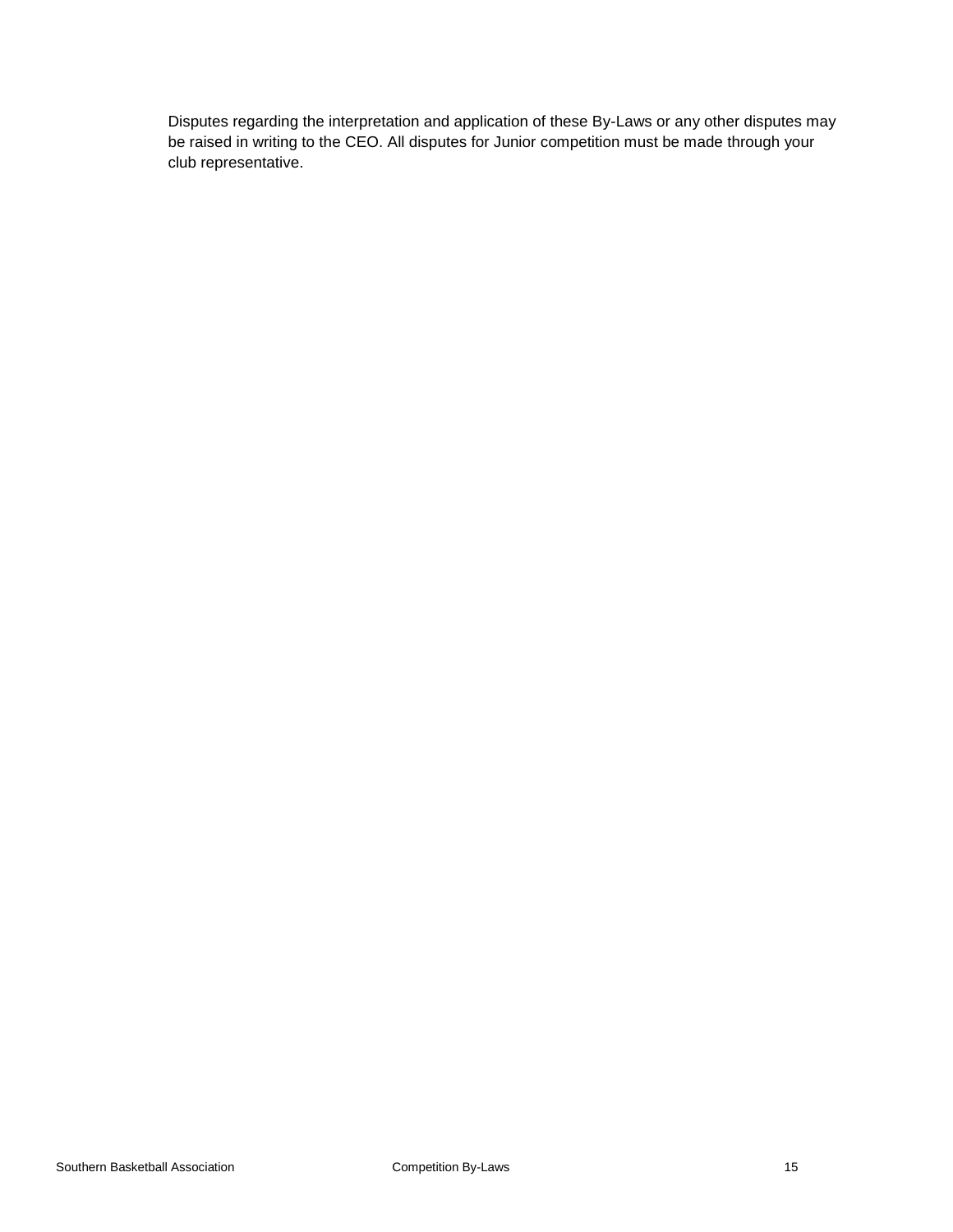# **18. Fall Back Rule/Man to Man Defense in Junior Competition**

- 18.1. The SBA requires all junior teams under 14 and below to play Man to Man Defense. IE: requires teams to play at least Quarter Court (Three-point line) Man to Man defense for the whole game.
- 18.2. Teams failing to play Man to Man defense will receive one warning from the referee and/or Referee Supervisor. Consistent breaches in this rule will incur a penalty of 2 Shots and possession to the opposing team at the half court.
- 18.3. When the Fall Back Rule applies, the leading team must fall back to inside the 3-point line when the opposition gains clear possession.
	- Up to and Inc U10 15+ Points
	- U12 & U14 20+ Points
	- U16 & Above 30+ Points
- 18.4. The coach of the trailing team may elect to not have the Fall Back Rule apply and can instruct the referees not to apply it.
- 18.5. Teams breaching the Fall Back Rule will receive one warning from the referee, consistent breaches in this rule will incur a penalty of 2 Shots and possession to the opposing team.

# **19. Free Throws**

For junior age groups, up to and including Under 12, a player may shoot free throws from the modified free throw line, estimated to be approximately 1 metre in front of the FIBA free throw line.

If no line is present, the referee will be responsible for providing the distance a player may shoot from in a consistent and fair manner.

All other competitions must use the designated FIBA Free Throw line and remain behind it during free throws as per the FIBA rules.

#### **20. Under 9's Competition**

- 20.1. Players must have turned 7 years of age prior to the Under 9 competition season commencement date.
- 20.2. Under 9 Modified competition will be played with the rings lowered.
- 20.3. A player can only play one season only in the Under 9 modified competition
- 20.4. No finals will be played in the Under 9 modified competition only. The competition will keep count of scores and fouls using the scoring system. However, no ladders will be published on the website.
- 20.5. The SBA reserves the right to move teams from competitions as required.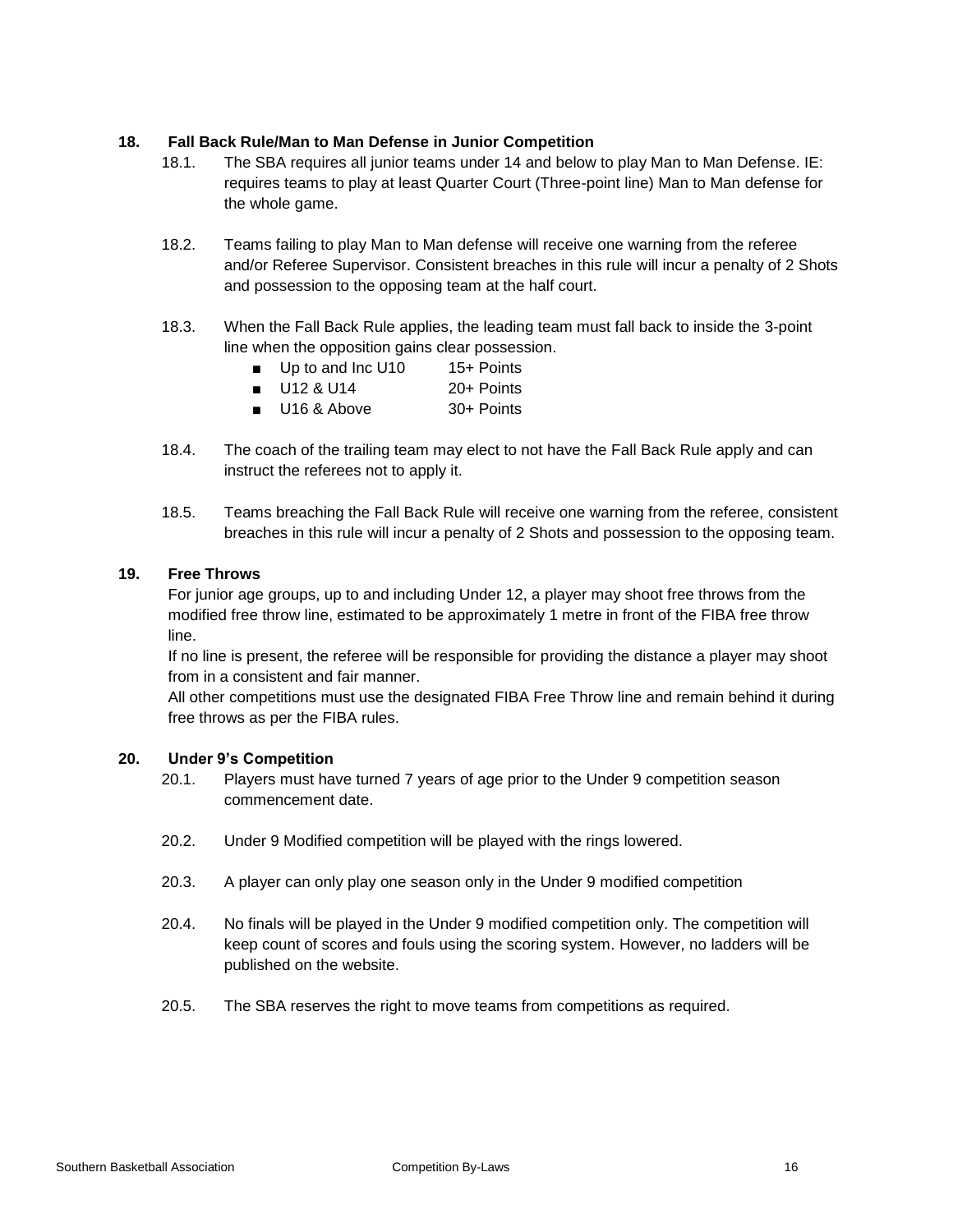# **21. Open Mixed Competition**

- 21.1. At any time no more than three players of any one gender can take the court at any time.
- 21.2. Only female players are allowed into the key. If a male player is found entering the key a violation will be called and side ball awarded to the opposing team.
- 21.3. No player can score more than 10 points unless all players in that team have scored 10 points. Players can then score another 10 points and so on. Prior to all players scoring 10 points, if a player is on 9 points and field goal is scored, only one point will be awarded.
- 21.4. If a player is on 10 points and shoots and scores, then a violation is declared with a side ball throw in to the opposition.
- 21.5. If a player on 10 points is fouled and awarded free throws, then they may nominate another player on their team (on less than 10 points) to take the free throws.

# **22. Team conduct/referee conduct**

- 22.1. Each team is responsible for their own players, scorers, coaches and supporters. Teams may be penalised with a technical foul for unsportsmanlike conduct outside of the spirit of the game. https://www.southernbasketball.com.au/about-sba/policies-forms/
- 22.2. For Junior competition only, the team coach or team manager (if a coach is absent) can approach the referee during the game for clarification of any rulings made by the referee. This must be done so at an appropriate time, such as time outs and half time.
- 22.3. For senior competition only, the designated team captain can approach the referee during the game for clarification of any rulings made by the referee. This must be done so at an appropriate time, such as time outs and half time.

# **23. Forfeits and Walkovers**

If, after ten minutes has elapsed from the scheduled start of the game, a team has failed to take the court, the opposing team will be awarded a win by forfeit (a 20-0 walkover). In the case of a forfeit by both teams the result will be declared a double forfeit (0-0 walkover). (see clause 16 for penalties)

#### **24. Game Abandonment**

If a game is abandoned, the final decision as to the grounds upon which an abandoned game is cancelled or postponed, lies with the Referee Advisor.

- 24.1. A 20 + point margin will mean that the result will stand at the score line when the game was abandoned, at any point of the game.
- 24.2. A margin less than 20 points before half time will mean the game is abandoned.
- 24.3. The Association, at its discretion can determine the actions to be followed on games that can't commence or be completed.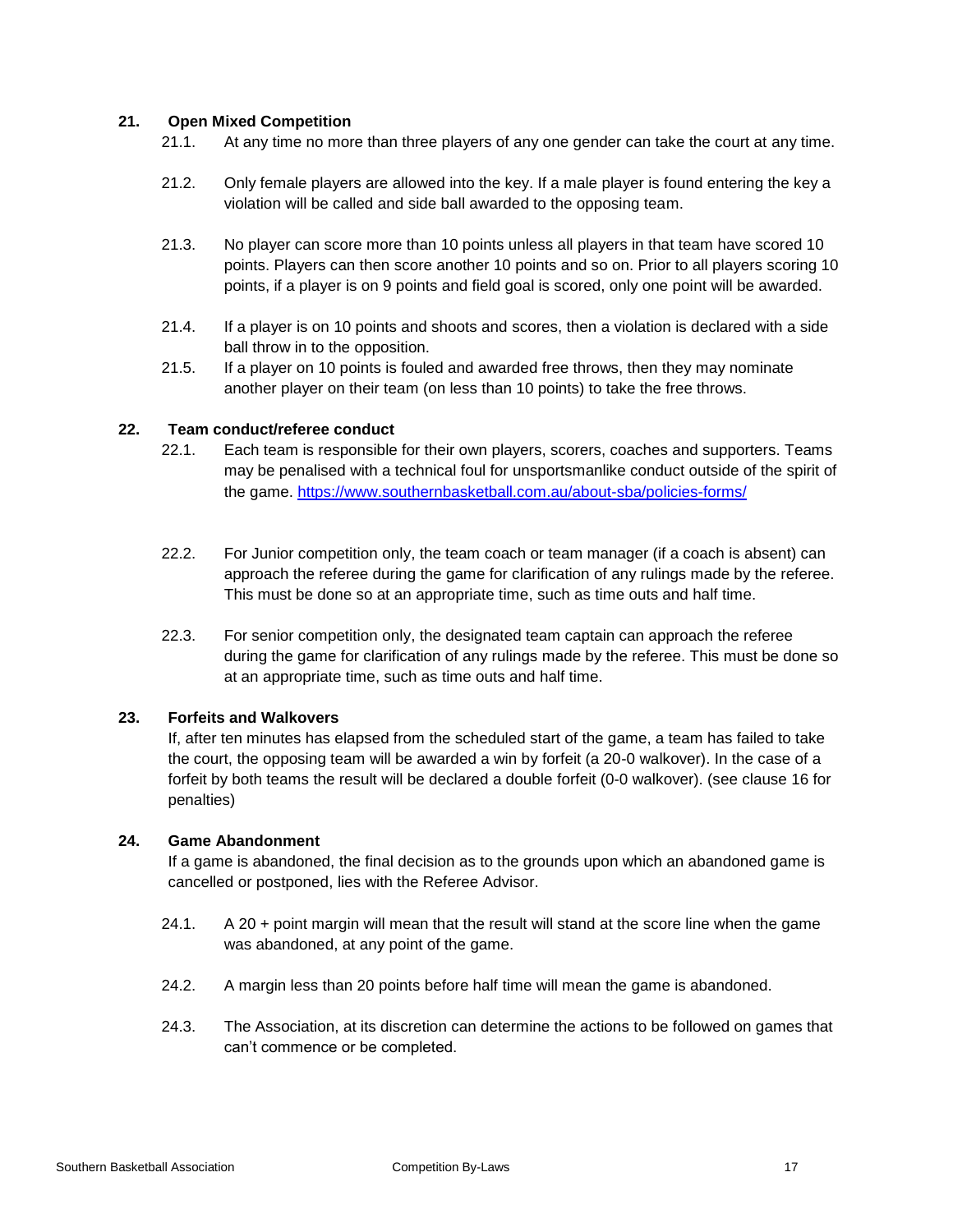# **25. Extreme Heat Policy**

- 25.1. The Referee Supervisor on duty will activate the Extreme Heat Policy as outlined in the SBA climate policy. [https://www.southernbasketball.com.au/wp](https://www.southernbasketball.com.au/wp-content/uploads/2018/09/Heat-Policy-Old.pdf)[content/uploads/2018/09/Heat-Policy-Old.pdf](https://www.southernbasketball.com.au/wp-content/uploads/2018/09/Heat-Policy-Old.pdf) The Association has installed digital thermometers/Clock in the stadium between courts 2 & 3, which complies with Basketball Victoria participants Protection By-Laws. This Thermometer will monitor the temperature on courts inside the stadium when the weather is hot.
- 25.2. Under this policy the following timing rules will be implemented.
	- Game halves will be reduced by 2 minutes
	- Half time will be extended to 5 minutes
	- Referee will call a mandatory timeout approximately at the halfway point of each half, regardless of the number of timeouts called by each team.
	- Players should be monitored by officials, team members, coaches and spectators to ensure they consume adequate fluids and watch for any signs of heat stress.
	- If the temperature inside the stadium reaches 40 degrees Celsius, games will be cancelled. Teams or Club contact will be notified advising them of any cancellations. A notice will be displayed in the website.

# **26. Care of Venue**

Any club, team, player, official or spectator responsible for causing damage to a venue may be required to pay the reasonable costs or repair, as determined by the CEO. Any person affected by this clause shall be entitled to present their case in writing and to attend a hearing determining the outcome of the case

# **27. Tribunal Attendance**

Reported persons must attend the Tribunal after proper notification has been received. The Tribunal has the right to penalize any person for non-attendance. A junior player may have one witness and either a parent, guardian or club official to guide them